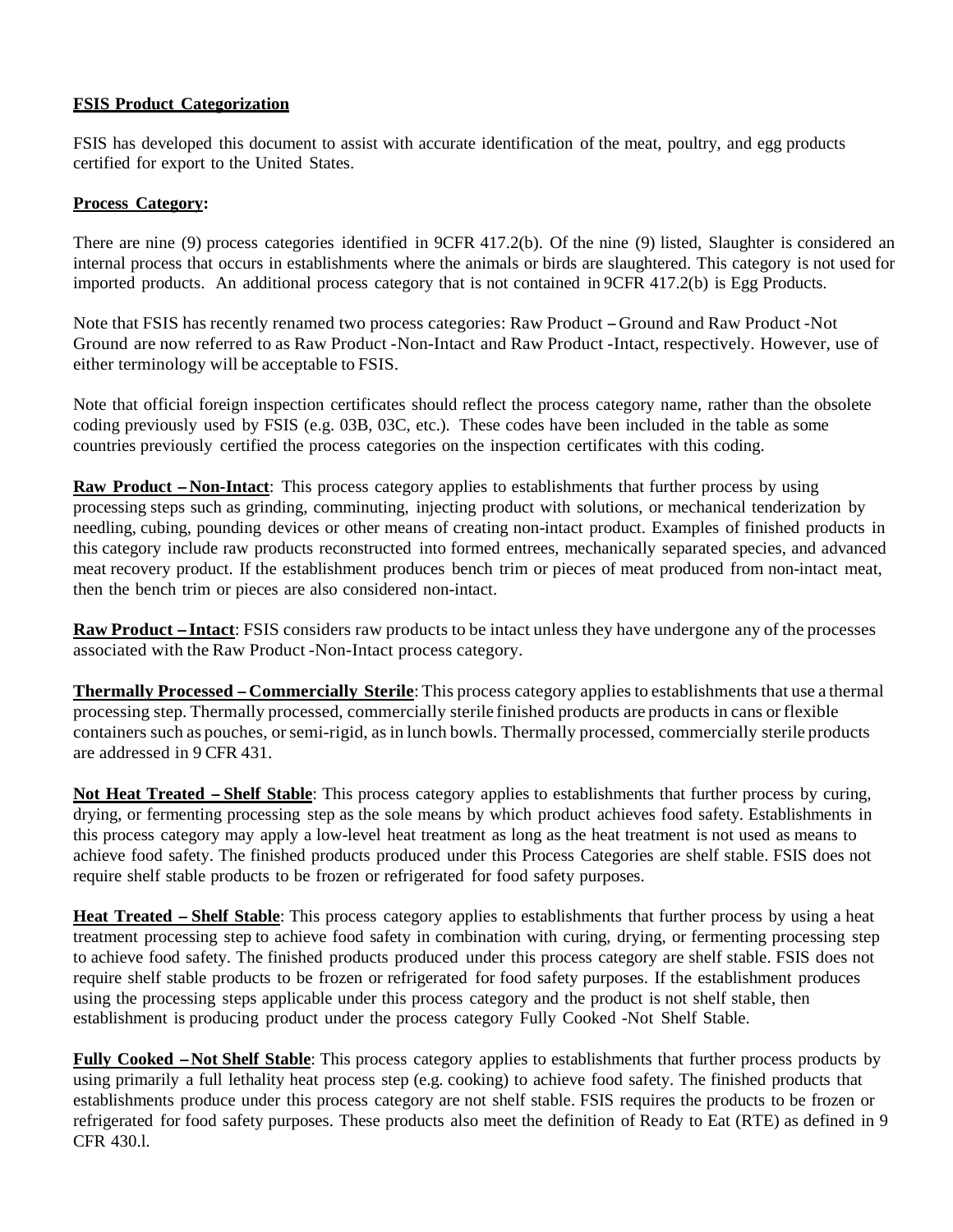**Heat Treated but Not Fully Cooked -Not Shelf Stable**: This process category applies to an establishment that further processes products that are (1) not ready-to-eat products (NRTE) or (2) raw otherwise processed products that are refrigerated or frozen throughout the product's shelf life. Meat and poultry products are produced using a heat process that meets one of the following criteria:

- a. The heat-processing step is not adequate to achieve food safety. Products may be partially cooked or heated to set batter on a raw product.
- b. The heat processing step applied to meat or poultry component was adequate to achieve food safety, however product is further processed, assembled, or packaged so that cooked meat or poultry products contacts nonready to-eat product ingredients. In this case, the final product is in a form that is not edible without additional preparing to achieve food safety. An example of this product is pot pie product that contains cooked chicken and raw dough.

**NOTE**: This category may also include products that receive a full lethality treatment but there is no standard of identity defining them as fully cooked (e.g., hotdogs or barbecue) or a common or usual name that consumers understand to refer to RTE product (e.g., pates).

**Products with Secondary Inhibitors - Not Shelf Stable**: This process category applies to establishments that further process by using a curing processing step or a processing step using other ingredients that inhibit bacterial growth. These products are generally refrigerated or frozen throughout the product's shelf life. Depending on the process and ingredients, these products may or may not meet the definition of RTE as defined in 9 CFR 430.1.

**Eggs/Egg Products**: This process category applies to dried, pasteurized, and unpasteurized egg products.

**Product Category**: (with Applicable Species)

The Product Categories are shown in the FSIS Product Categorization table with the appropriate species indicated for each.

The Species designations FSIS is using for PHIS are: for Meat: Beef, Veal, Pork, Lamb, Mutton, and Goat; for Poultry: Chicken, Turkey, Duck, Goose, Guinea, and Squab, including for Ratites: Emu, Ostrich, and Rhea; for Eggs: Chicken, Turkey, Duck, Goose and Guinea; for Siluriformes: Siluriformes - Ictaluridae (Catfish), Siluriformes – Other; and for Egg Products: Chicken, Turkey, Duck, Goose, and Guinea. For each product, the certification must indicate which species is predominant in the product to assure the appropriate regulations are applied to the product when applicable.

#### **Product Group:**

The product group defines the product down to a level that FSIS can program appropriate types of inspections (TOI) for examinations and laboratory sampling. While these appear to be self-explanatory, for Raw Product - Intact, Cuts are cuts of meat that are below the Primal and Subprimal level (e.g., food service/retail cuts such as steaks, or chops).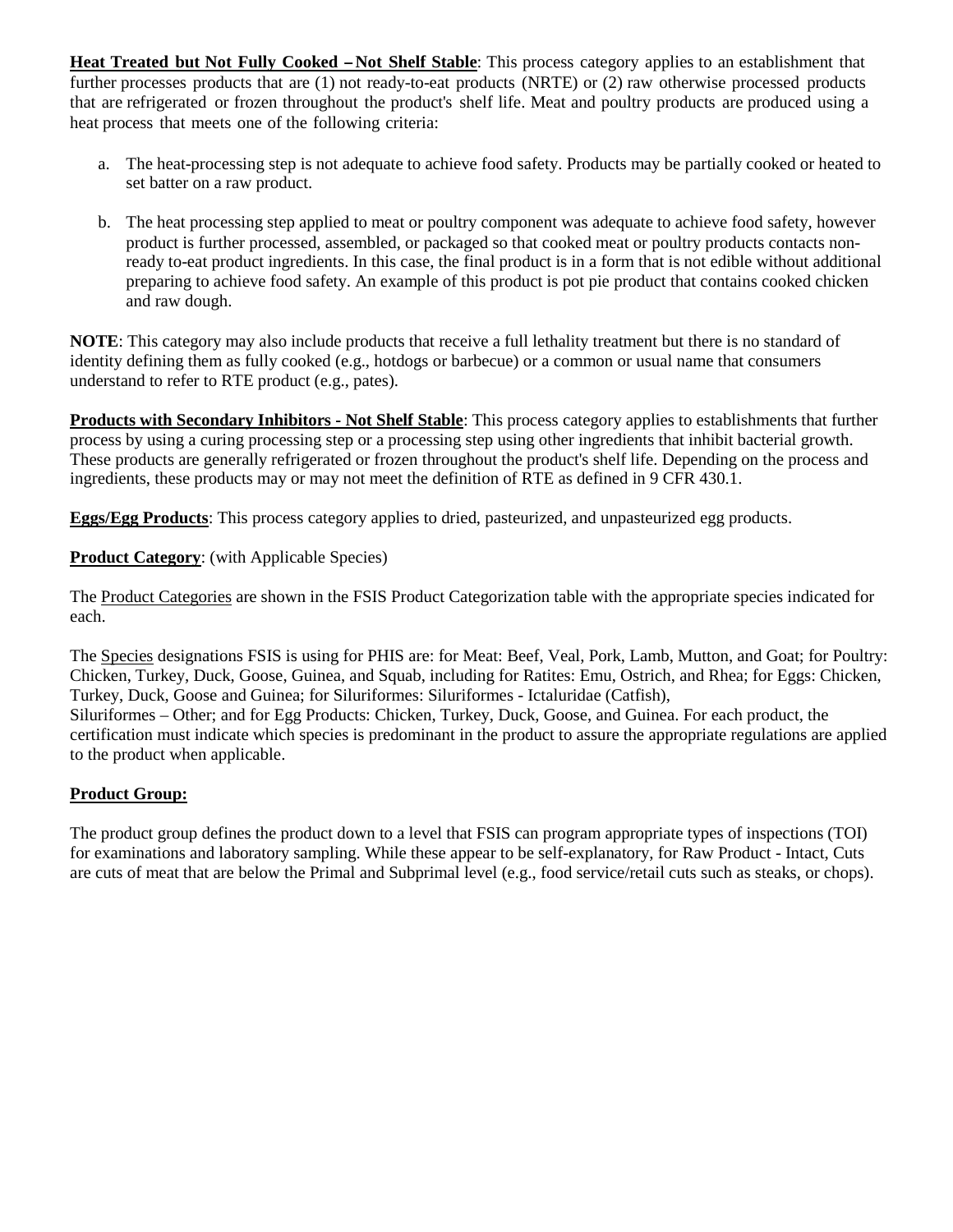The following table displays the process categories and the types of finished products that can be present in a process category.

| <b>Finished Product Types by Process Category</b>              |                          |             |            |                            |
|----------------------------------------------------------------|--------------------------|-------------|------------|----------------------------|
| Process Categories                                             | <b>Finished Products</b> |             |            |                            |
|                                                                | Raw                      | <b>NRTE</b> | <b>RTE</b> | <b>Thermally Processed</b> |
|                                                                | Product                  | Product     | Products   | Product                    |
| Slaughter                                                      |                          |             |            |                            |
| Raw -Non Intact (Raw Ground)                                   |                          |             |            |                            |
| Raw-Intact (Raw Not Ground)                                    |                          |             |            |                            |
| Thermally Processed -Commercially<br>Sterile                   |                          |             |            |                            |
| Not Heat-Treated - Shelf Stable                                |                          |             |            |                            |
| Heat Treated - Shelf Stable                                    |                          |             |            |                            |
| Fully Cooked -Not Shelf Stable                                 |                          |             |            |                            |
| Heat Treated but Not Fully Cooked - Not<br><b>Shelf Stable</b> |                          | $\bullet$   |            |                            |
| Product with Secondary Inhibitors -Not<br><b>Shelf Stable</b>  |                          |             |            |                            |
| Eggs/Egg Products                                              | Not Applicable           |             |            |                            |

**Ready to Eat** applies to any product intended for human consumption without further preparation steps.

Note: Products that appear fully cooked or are customarily consumed without further preparation, but the label does not include cooking instructions, are by default considered RTE.

RTE fully cooked means that the products have been sufficiently cooked so that they are safe to eat as they are, with no further preparation required by the consumer. Note: Many of these products are customarily eaten hot, and heating instructions may be included on the label.

Some frozen RTE products require reheating for palatability. These frozen products are still safe to eat without this further preparation by the consumer and are therefore still considered RTE. Some examples include: fully cooked hams, cooked beef, roast beef, pastrami, corned beef, hot dogs, meat loaves, meat and poultry salads, sliced luncheon meats, baked chicken, frozen entrees, and poultry rolls.

Fresh or frozen entrees with fully cooked meat or poultry portions combined with fully cooked sauces, vegetables, pasta, or other ingredients are RTE products. These products are designed to be re-heated by the consumer, and may include instructions for re-heating.

Not Ready to Eat applies to products with cooking instructions or labeled with statements on the principal display panel such as "Cook Thoroughly, Cook and Serve, Not Ready to Eat, or For Safety and Quality- follow these cooking instructions." These products are considered NRTE. Certain NRTE products are required to bear safe handling instructions (SHI).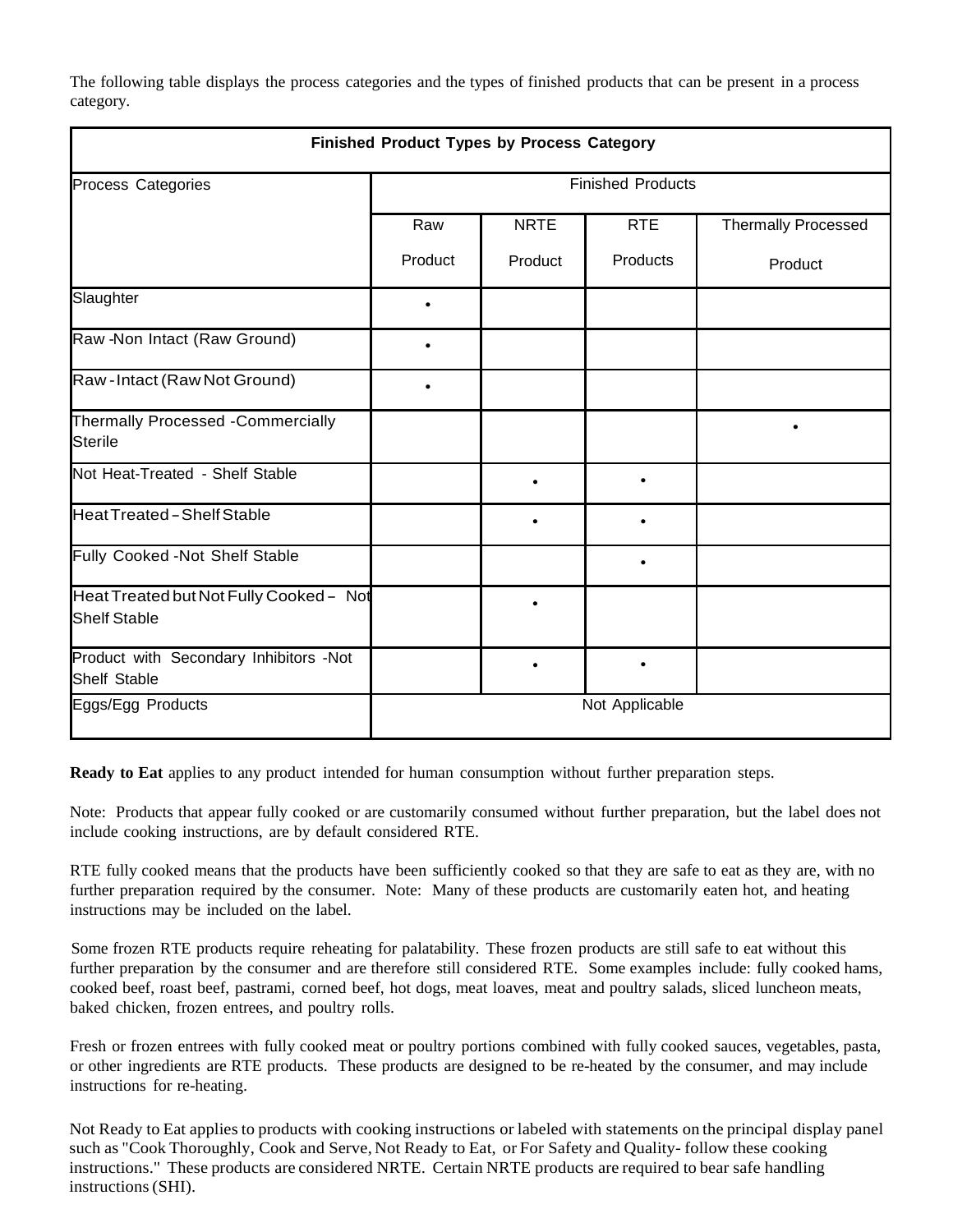Some NRTE finished products are heat treated but are not fully cooked. These NRTE products should have sufficient labeling information to inform the consumer that the product must be cooked for safety. This information may be contained within the product name on the principal display panel, and may contain cooking instructions that refer to cooking the product for safety rather than heating the product for best quality. The product often times may bear a safe handling instruction.

Some NRTE finished products are prepared with both meat/poultry components that have received a lethality treatment in combination with non-meat/poultry components that need to receive a lethality treatment. These multi- component products, e.g., meals, dinners, and entrees, have labeling features which are conspicuous so that intended users are fully aware that the product must be cooked for safety. The principle display panel on the label defines these products, e.g., "Cook and Serve, "Must be thoroughly cooked," "Cook before eating", and the product should include cooking instructions when required.

Processors should refer to <http://www.fsis>.usda.gov/wp/cm/connect/ebb99e I 7-40f9 -4528-ac0f- Ob733 ld87 ld6/Resource 1.pdf?MOD=AJPERES for guidance on the labeling of NRTE products.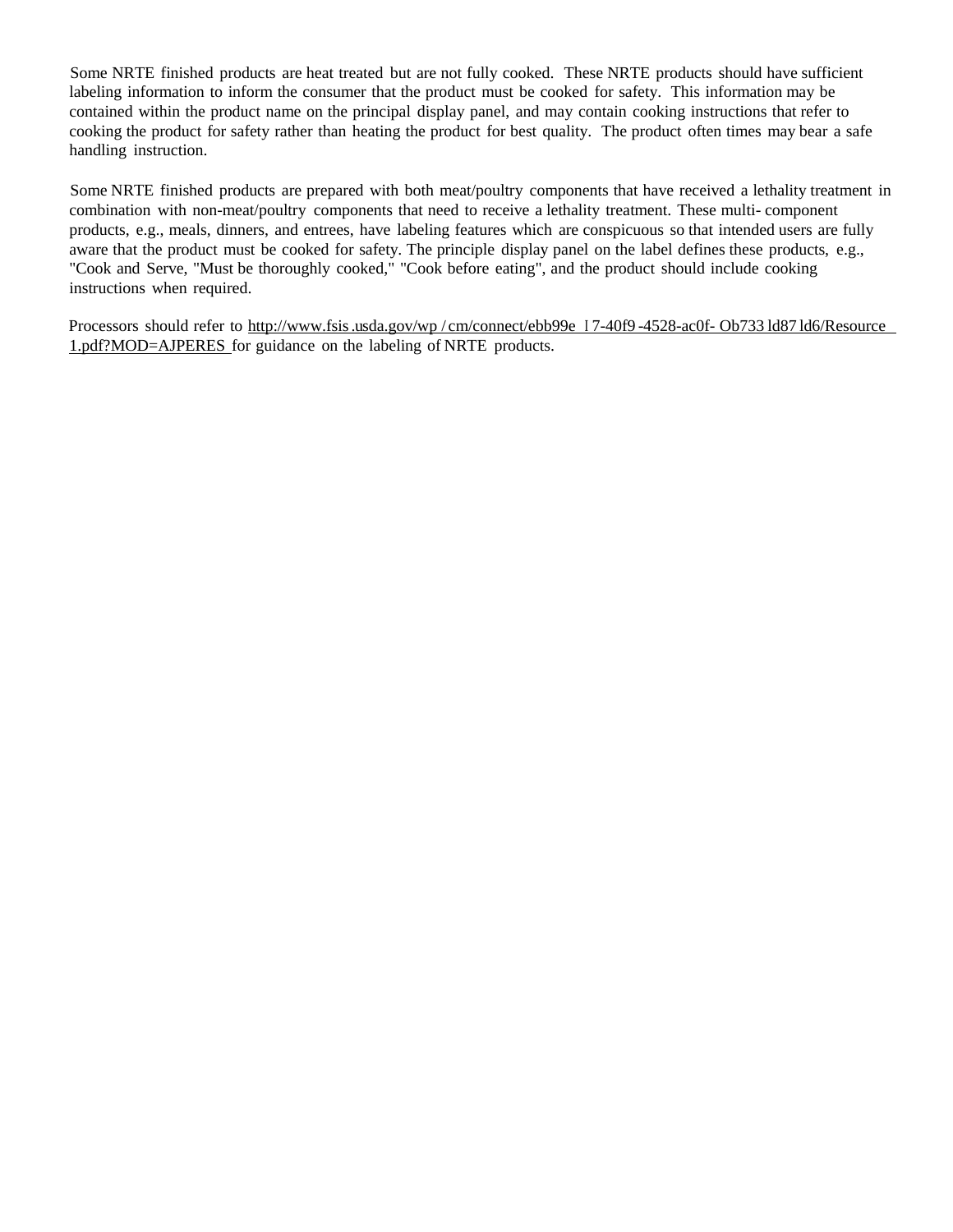#### **Raw Product - Non-Intact**

| [HACCP] Process<br><b>Category</b> | [Finished] Product<br>Category                                                              | <b>Species</b>                                                | <b>Product Group</b>                                                                                                                                                                                                                                                                                                                                                                                                                  |
|------------------------------------|---------------------------------------------------------------------------------------------|---------------------------------------------------------------|---------------------------------------------------------------------------------------------------------------------------------------------------------------------------------------------------------------------------------------------------------------------------------------------------------------------------------------------------------------------------------------------------------------------------------------|
| Raw - Non Intact                   | Raw ground comminuted or<br>otherwise non-intact Siluriformes                               | Siluriformes - Ictaluridae (Catfish),<br>Siluriformes - Other | • Ground Product<br>• Non-Intact Cuts<br>• Other Non-Intact                                                                                                                                                                                                                                                                                                                                                                           |
|                                    | Raw ground, comminuted, or<br>otherwise non-intact beef                                     | Beef, Veal                                                    | • Advanced Meat Recovery Product (AMR)<br>• Beef Patty Product<br>• Bench Trim from non-intact<br>• Finely Textured Beef<br>• Formed Steaks<br>• Ground Beef<br>• Hamburger<br>• Low Temperature Rendered Product<br>• Non-Intact Cuts<br>• Other Non-Intact<br>• Other Non-Intact Products<br>• Partially Defatted Beef Fatty Tissue (PDBFT)<br>• Partially Defatted Chopped Beef (PDCB)<br>• Sausage<br>• Trimmings from Non-Intact |
|                                    | Raw ground, comminuted, or<br>otherwise non-intact chicken                                  | Chicken                                                       | • Ground Product<br>• Mechanically Separated (Species)<br>• Other Non-Intact<br>• Sausage                                                                                                                                                                                                                                                                                                                                             |
|                                    | Raw ground, comminuted, or<br>otherwise non-intact meat - other<br>(sheep, goat)            | Goat, Lamb, Mutton                                            | • Advanced Meat Recovery Product (AMR)<br>• Ground Product<br>• Mechanically Separated<br>• Other Non-Intact<br>• Sausage                                                                                                                                                                                                                                                                                                             |
|                                    | Raw ground, comminuted, or<br>otherwise non-intact pork                                     | Pork                                                          | • Advanced Meat Recovery Product (AMR)<br>• Ground Product<br>• Mechanically Separated<br>• Other Non-Intact<br>• Sausage                                                                                                                                                                                                                                                                                                             |
|                                    | Raw ground, comminuted, or<br>otherwise non-intact poultry - other<br>(ducks, geese, squab) | Duck, Goose, Guinea, Squab,<br>Emu, Ostrich, Rhea             | • Ground Product<br>• Mechanically Separated (Species)<br>• Other Non-Intact<br>• Sausage                                                                                                                                                                                                                                                                                                                                             |
|                                    | Raw ground, comminuted, or<br>otherwise non-intact turkey                                   | Turkey                                                        | • Ground Product<br>• Mechanically Separated (Species)<br>• Other Non-Intact<br>• Sausage                                                                                                                                                                                                                                                                                                                                             |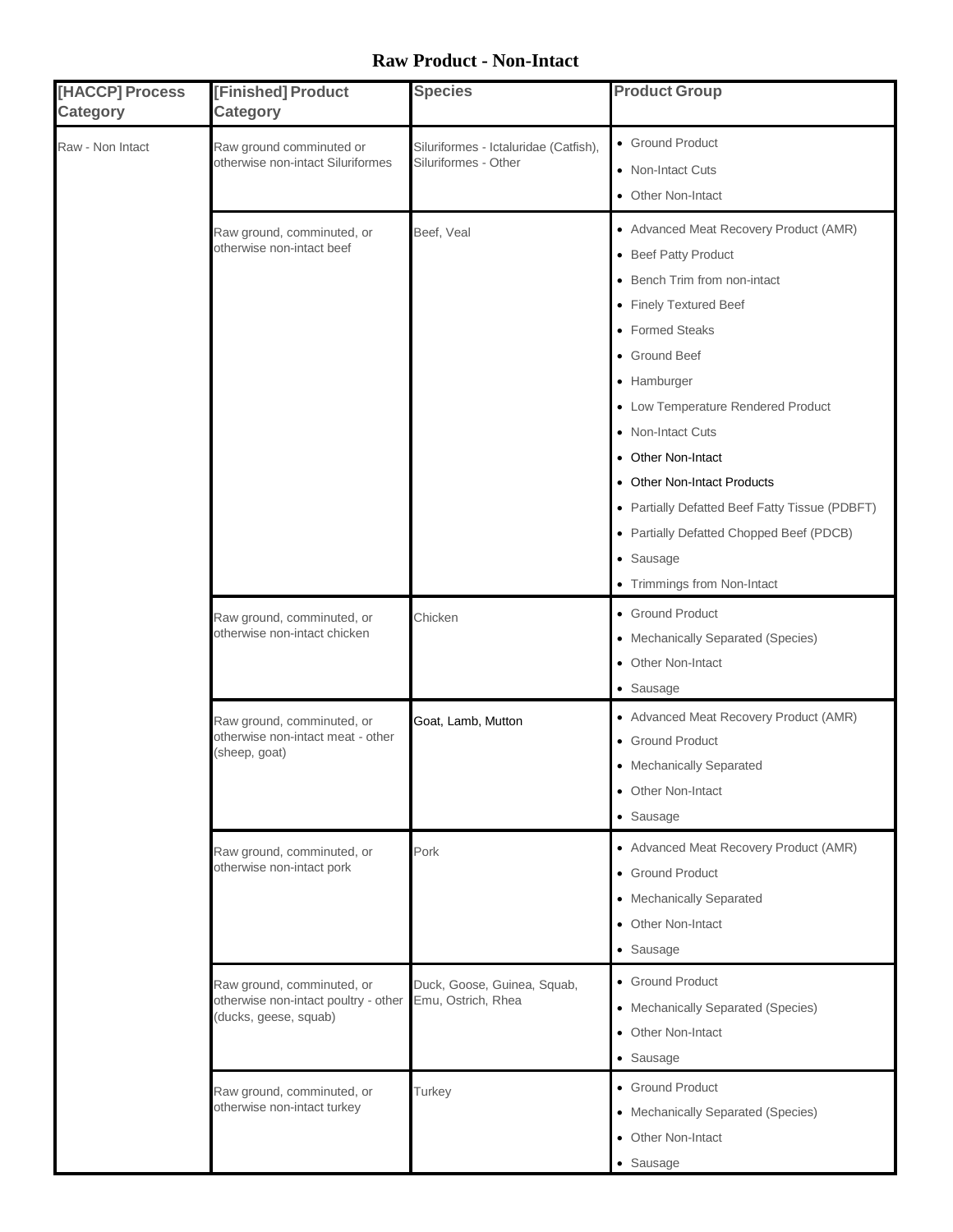Raw Product - Intact

| [HACCP] Process<br><b>Category</b> | [Finished]<br><b>Product Category</b>               | <b>Species</b>                                                | <b>Product Group</b>                                                                                                                                                                                                                      |
|------------------------------------|-----------------------------------------------------|---------------------------------------------------------------|-------------------------------------------------------------------------------------------------------------------------------------------------------------------------------------------------------------------------------------------|
| Raw - Intact                       | Raw intact beef                                     | Beef, Veal                                                    | • Boneless Manufacturing Trimmings<br>• Carcass (including carcass halves or quarters)<br>• Cheek Meat<br>$\bullet$ Cuts<br>• Edible Offal<br>• Head Meat<br>• Heart Meat<br>• Other Intact<br>• Primals and Subprimals<br>• Weasand Meat |
|                                    | Raw intact chicken                                  | Chicken                                                       | • Boneless and/or Skinless Parts<br>• Boneless Manufacturing Trimmings<br>• Poultry parts (including necks/feet & giblets)<br>• Whole Bird                                                                                                |
|                                    | Raw intact meat - other                             | Siluriformes - Ictaluridae (Catfish),<br>Siluriformes - Other | $\bullet$ Cuts<br>• Other Intact<br>• Whole Fish                                                                                                                                                                                          |
|                                    | Raw intact meat - other (sheep,<br>goat)            | Goat, Lamb, Mutton                                            | • Boneless Manufacturing Trimmings<br>• Carcass (including carcass halves or quarters)<br>$\bullet$ Cuts<br>• Edible Offal<br>• Other Intact<br>• Primals and Subprimals                                                                  |
|                                    | Raw intact pork                                     | Pork                                                          | • Boneless Manufacturing Trimmings<br>• Carcass (including carcass halves or quarters)<br>$\bullet$ Cuts<br>• Edible Offal<br>• Other Intact<br>• Primals and Subprimals                                                                  |
|                                    | Raw intact poultry - other (ducks,<br>geese, squab) | Duck, Goose, Guinea, Squab,<br>Emu, Ostrich, Rhea             | • Boneless and/or Skinless Parts<br>• Boneless Manufacturing Trimmings<br>• Poultry parts (including necks/feet & giblets)<br>• Whole Bird                                                                                                |
|                                    | Raw intact turkey                                   | Turkey                                                        | • Boneless and/or Skinless Parts<br>• Boneless Manufacturing Trimmings<br>• Poultry parts (including necks/feet & giblets)<br>• Whole Bird                                                                                                |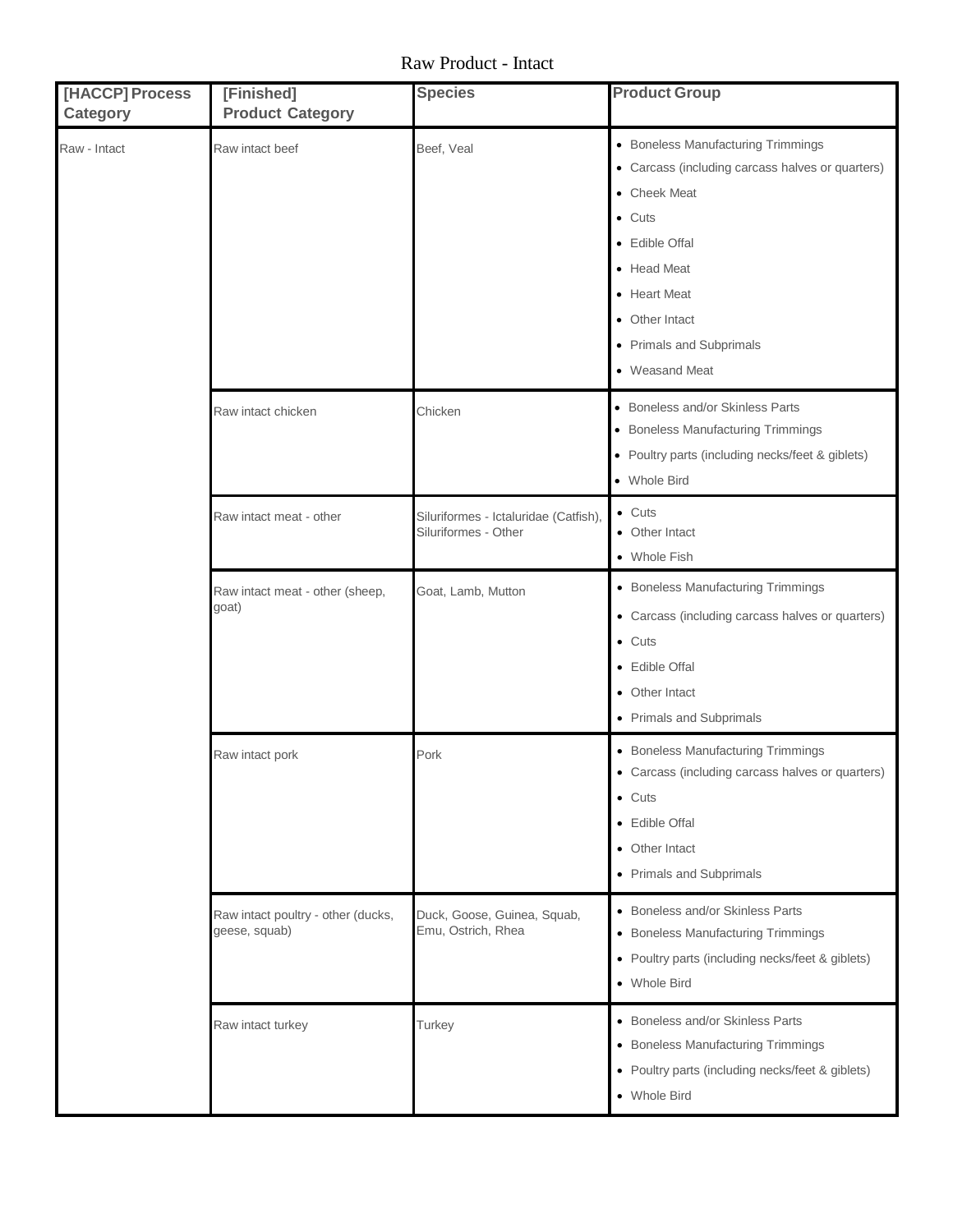| [HACCP] Process<br><b>Category</b>                    | [Finished] Product<br><b>Category</b>        | <b>Species</b>                                                                                           | <b>Product Group</b>                                                   |
|-------------------------------------------------------|----------------------------------------------|----------------------------------------------------------------------------------------------------------|------------------------------------------------------------------------|
| Thermally<br>Processed/Commercially<br><b>Sterile</b> | Thermally processed,<br>commercially sterile | Beef, Veal, Chicken, Duck, Goat,<br>Goose, Guinea, Squab, Emu,<br>Ostrich, Rhea, Lamb, Mutton,<br>Turkey | • Corned (species)<br>• Other<br>• Sausage<br>• Soups                  |
|                                                       |                                              | Siluriformes - Ictaluridae (Catfish),<br>Siluriformes - Other                                            | • Other                                                                |
|                                                       |                                              | Pork                                                                                                     | • Corned (species)<br>$\bullet$ Ham<br>• Other<br>• Sausage<br>• Soups |

**Thermally Processed - Commercially Sterile**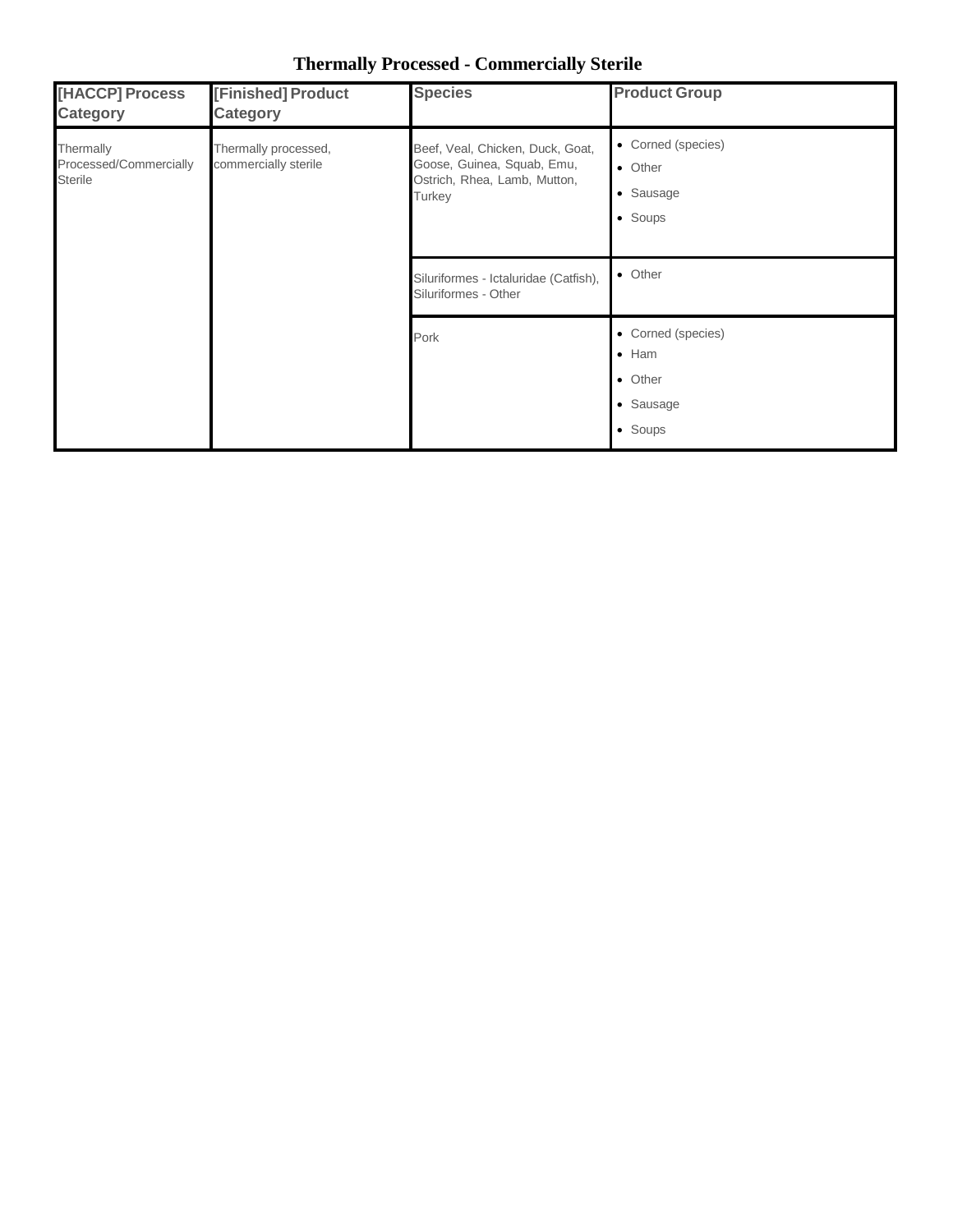### **Not Heat Treated - Shelf Stable**

| [HACCP] Process<br><b>Category</b>        | [Finished] Product<br>Category                         | <b>Species</b>                                                        | <b>Product Group</b>                                                                                                                                                                        |
|-------------------------------------------|--------------------------------------------------------|-----------------------------------------------------------------------|---------------------------------------------------------------------------------------------------------------------------------------------------------------------------------------------|
| Not Heat Treated - Shelf<br><b>Stable</b> | NRTE otherwise processed meat                          | Beef, Veal, Goat, Lamb, Mutton,<br>Pork                               | • Bacon<br>• Meals/Dinners/Entrees<br>• Other<br>• Pies/Pot Pies<br>• Rendered Fats, Oils<br>• Sandwiches/Filled Rolls/Wraps<br>• Sauces<br>• Sausage Products<br>• Smoked Parts<br>• Soups |
|                                           |                                                        | Siluriformes - Ictaluridae (Catfish),<br>Siluriformes - Other         | • Meals/Dinners/Entrees<br>• Other                                                                                                                                                          |
|                                           | NRTE otherwise processed poultry                       | Chicken, Duck, Goose, Guinea,<br>Squab, Emu, Ostrich, Rhea,<br>Turkey | • Bacon<br>• Meals/Dinners/Entrees<br>• Other<br>• Pies/Pot Pies<br>• Rendered Fats, Oils<br>• Sandwiches/Filled Rolls/Wraps<br>• Sauces<br>• Sausages<br>• Smoked Parts<br>• Soups         |
|                                           | RTE acidified / fermented meat<br>(without cooking)    | Beef, Veal, Goat, Lamb, Mutton,<br>Pork                               | • Other - Not sliced<br>• Other - Sliced<br>• Sausage/Salami - Not sliced<br>· Sausage/Salami - Sliced                                                                                      |
|                                           |                                                        | Siluriformes - Ictaluridae (Catfish),<br>Siluriformes - Other         | · Sausage/Salami                                                                                                                                                                            |
|                                           | RTE acidified / fermented poultry<br>(without cooking) | Chicken, Duck, Goose, Guinea,<br>Squab, Emu, Ostrich, Rhea,<br>Turkey | • Other - Not sliced<br>• Other - Sliced<br>• Sausage/Salami - Not sliced<br>· Sausage/Salami - Sliced                                                                                      |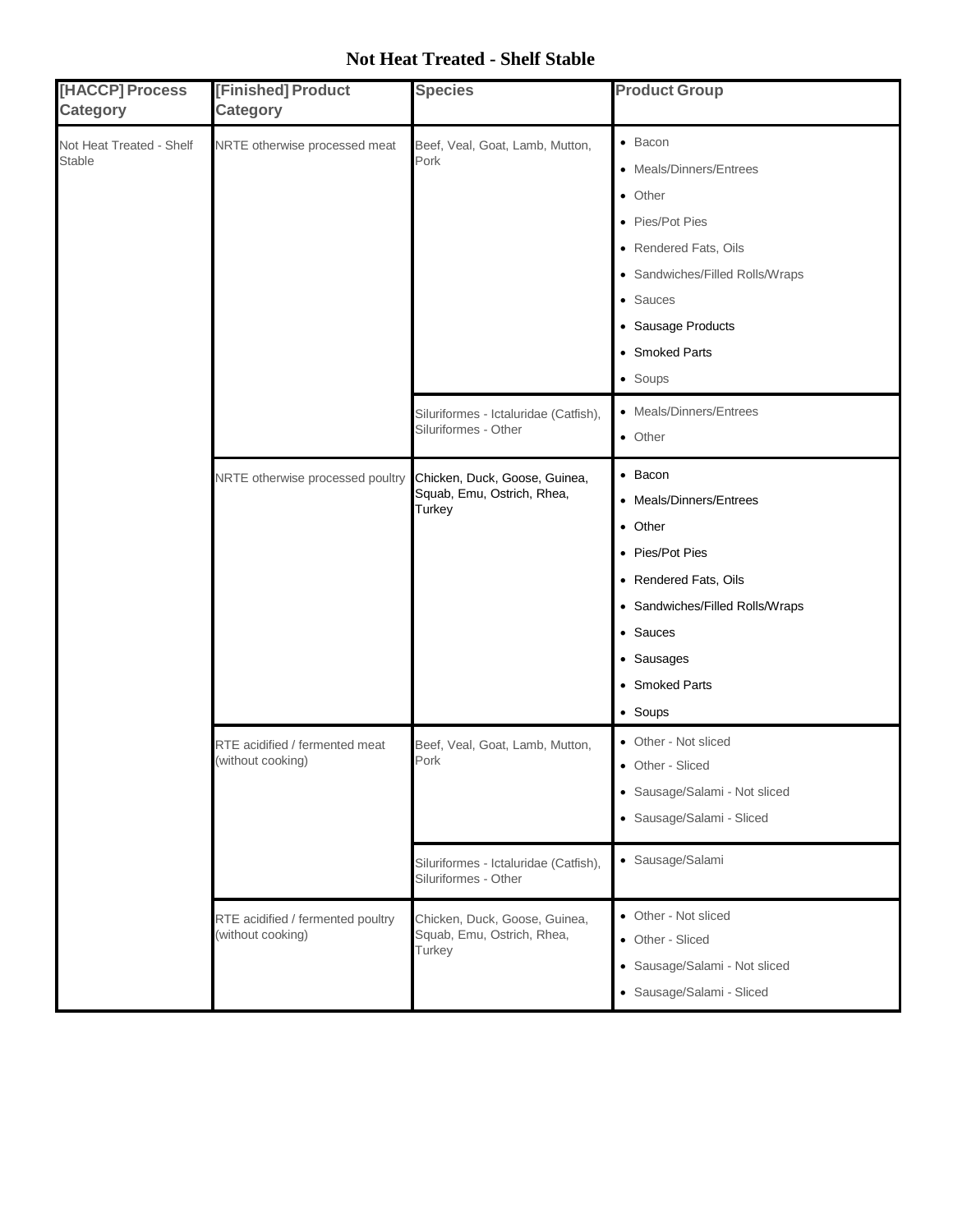| [HACCP] Process<br><b>Category</b>        | [Finished] Product<br><b>Category</b> | <b>Species</b>                                                        | <b>Product Group</b>                                                                                |
|-------------------------------------------|---------------------------------------|-----------------------------------------------------------------------|-----------------------------------------------------------------------------------------------------|
| Not Heat Treated - Shelf<br><b>Stable</b> | <b>RTE</b> dried meat                 | Beef, Veal, Goat, Lamb, Mutton                                        | $\bullet$ Jerky<br>• Other - Not sliced<br>• Other - Sliced                                         |
|                                           |                                       | Siluriformes - Ictaluridae (Catfish),<br>Siluriformes - Other         | • Other                                                                                             |
|                                           |                                       | Pork                                                                  | • Ham - Not sliced<br>• Ham - Sliced<br>$\bullet$ Jerky<br>• Other - Not sliced<br>• Other - Sliced |
|                                           | RTE dried poultry                     | Chicken, Duck, Goose, Guinea,<br>Squab, Emu, Ostrich, Rhea,<br>Turkey | $\bullet$ Jerky<br>• Other - Not sliced<br>• Other - Sliced                                         |
|                                           | RTE salt-cured meat                   | Beef, Veal, Goat, Lamb, Mutton,<br>Pork                               | • Not-sliced<br>• Sliced                                                                            |
|                                           |                                       | Siluriformes - Ictaluridae (Catfish),<br>Siluriformes - Other         | • Other                                                                                             |
|                                           | RTE salt-cured poultry                | Chicken, Duck, Goose, Guinea,<br>Squab, Emu, Ostrich, Rhea,<br>Turkey | • Not-sliced<br>• Sliced                                                                            |

## **Not Heat Treated - Shelf Stable (Con't)**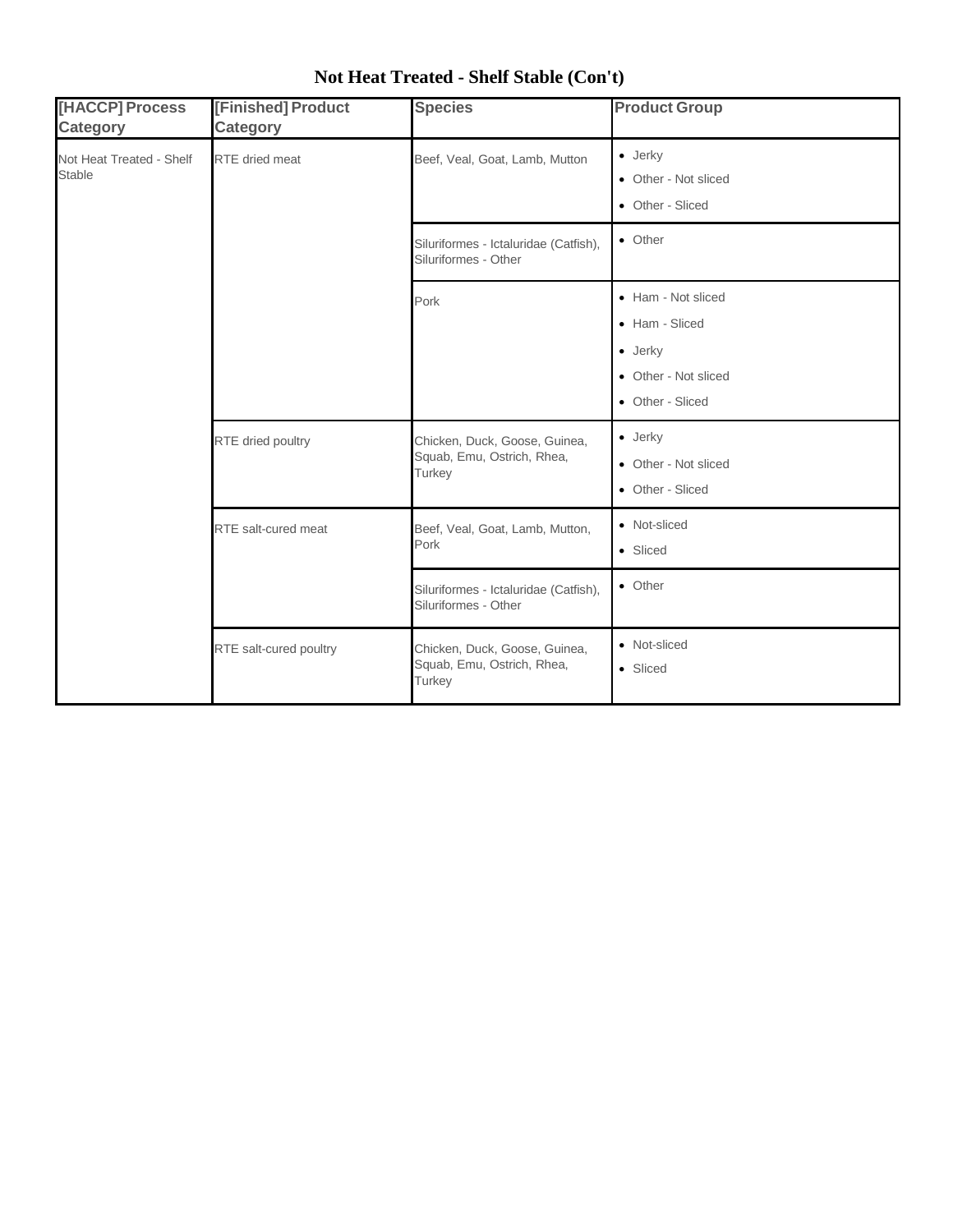### **Heat Treated - Shelf Stable**

| [HACCP] Process<br><b>Category</b>    | [Finished] Product<br><b>Category</b>                  | <b>Species</b>                                                        | <b>Product Group</b>                                                                                                                                                                                |
|---------------------------------------|--------------------------------------------------------|-----------------------------------------------------------------------|-----------------------------------------------------------------------------------------------------------------------------------------------------------------------------------------------------|
| Heat Treated - Shelf<br><b>Stable</b> | NRTE otherwise processed meat                          | Beef, Veal, Goat, Lamb, Mutton,<br>Pork                               | $\bullet$ Bacon<br>• Meals/Dinners/Entrees<br>• Other<br>• Pies/Pot Pies<br>• Rendered Fats, Oils<br>• Sandwiches/Filled Rolls/Wraps<br>• Sauces<br>• Sausage Products<br>• Smoked Parts<br>• Soups |
|                                       |                                                        | Siluriformes - Ictaluridae (Catfish),<br>Siluriformes - Other         | • Meals/Dinners/Entrees<br>• Other                                                                                                                                                                  |
|                                       | NRTE otherwise processed poultry                       | Chicken, Duck, Goose, Guinea,<br>Squab, Emu, Ostrich, Rhea,<br>Turkey | • Bacon<br>• Meals/Dinners/Entrees<br>• Other<br>• Pies/Pot Pies<br>• Rendered Fats, Oils<br>• Sandwiches/Filled Rolls/Wraps<br>• Sauces<br>• Sausages<br>• Smoked Parts<br>• Soups                 |
|                                       | RTE acidified / fermented meat<br>(without cooking)    | Beef, Veal, Goat, Lamb, Mutton,<br>Pork                               | • Other - Not sliced<br>• Other - Sliced<br>· Sausage/Salami - Not sliced<br>• Sausage/Salami - Sliced                                                                                              |
|                                       |                                                        | Siluriformes - Ictaluridae (Catfish),<br>Siluriformes - Other         | · Sausage/Salami                                                                                                                                                                                    |
|                                       | RTE acidified / fermented poultry<br>(without cooking) | Chicken, Duck, Goose, Guinea,<br>Squab, Emu, Ostrich, Rhea,<br>Turkey | • Other - Not sliced<br>• Other - Sliced<br>· Sausage/Salami - Not sliced<br>· Sausage/Salami - Sliced                                                                                              |
|                                       | RTE dried meat                                         | Beef, Veal, Goat, Lamb, Mutton                                        | $\bullet$ Jerky<br>• Other - Not sliced<br>• Other - Sliced                                                                                                                                         |
|                                       |                                                        | Siluriformes - Ictaluridae (Catfish),<br>Siluriformes - Other         | • Other                                                                                                                                                                                             |
|                                       |                                                        | Pork                                                                  | • Ham - Not sliced<br>• Ham - Sliced<br>$\bullet$ Jerky<br>• Other - Not sliced<br>• Other - Sliced                                                                                                 |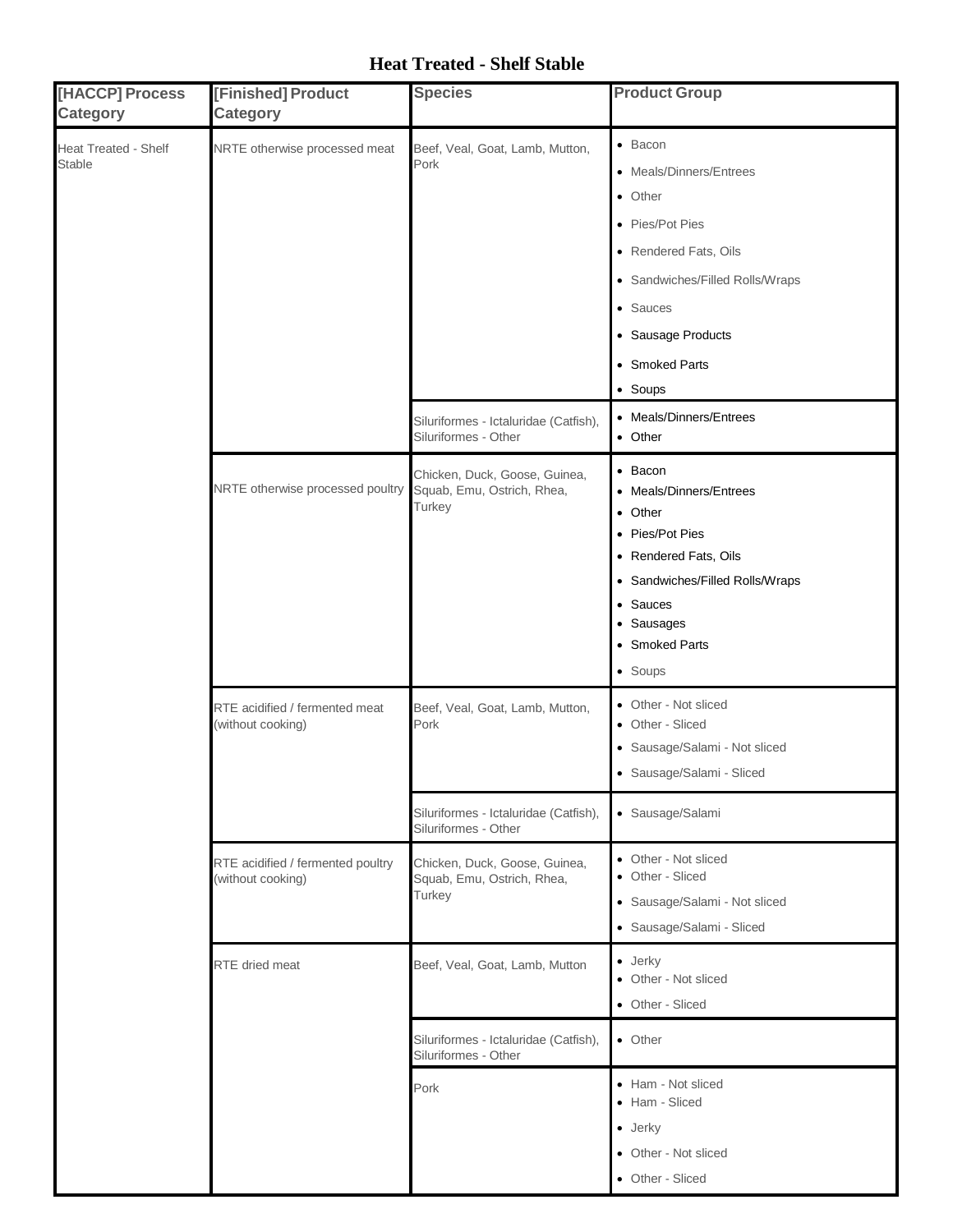| <b>THACCP] Process</b><br><b>Category</b>    | [Finished] Product<br>Category | <b>Species</b>                                                        | <b>Product Group</b>                                        |
|----------------------------------------------|--------------------------------|-----------------------------------------------------------------------|-------------------------------------------------------------|
| <b>Heat Treated - Shelf</b><br><b>Stable</b> | <b>RTE</b> dried poultry       | Chicken, Duck, Goose, Guinea,<br>Squab, Emu, Ostrich, Rhea,<br>Turkey | $\bullet$ Jerky<br>• Other - Not sliced<br>• Other - Sliced |
|                                              | <b>RTE</b> salt-cured meat     | Beef, Veal, Goat, Lamb, Mutton,<br>Pork                               | • Not-sliced<br>• Sliced                                    |
|                                              |                                | Siluriformes - Ictaluridae (Catfish),<br>Siluriformes - Other         | • Other                                                     |
|                                              | RTE salt-cured poultry         | Chicken, Duck, Goose, Guinea,<br>Squab, Emu, Ostrich, Rhea,<br>Turkey | • Not-sliced<br>• Sliced                                    |

## **Heat Treated - Shelf Stable (Con't)**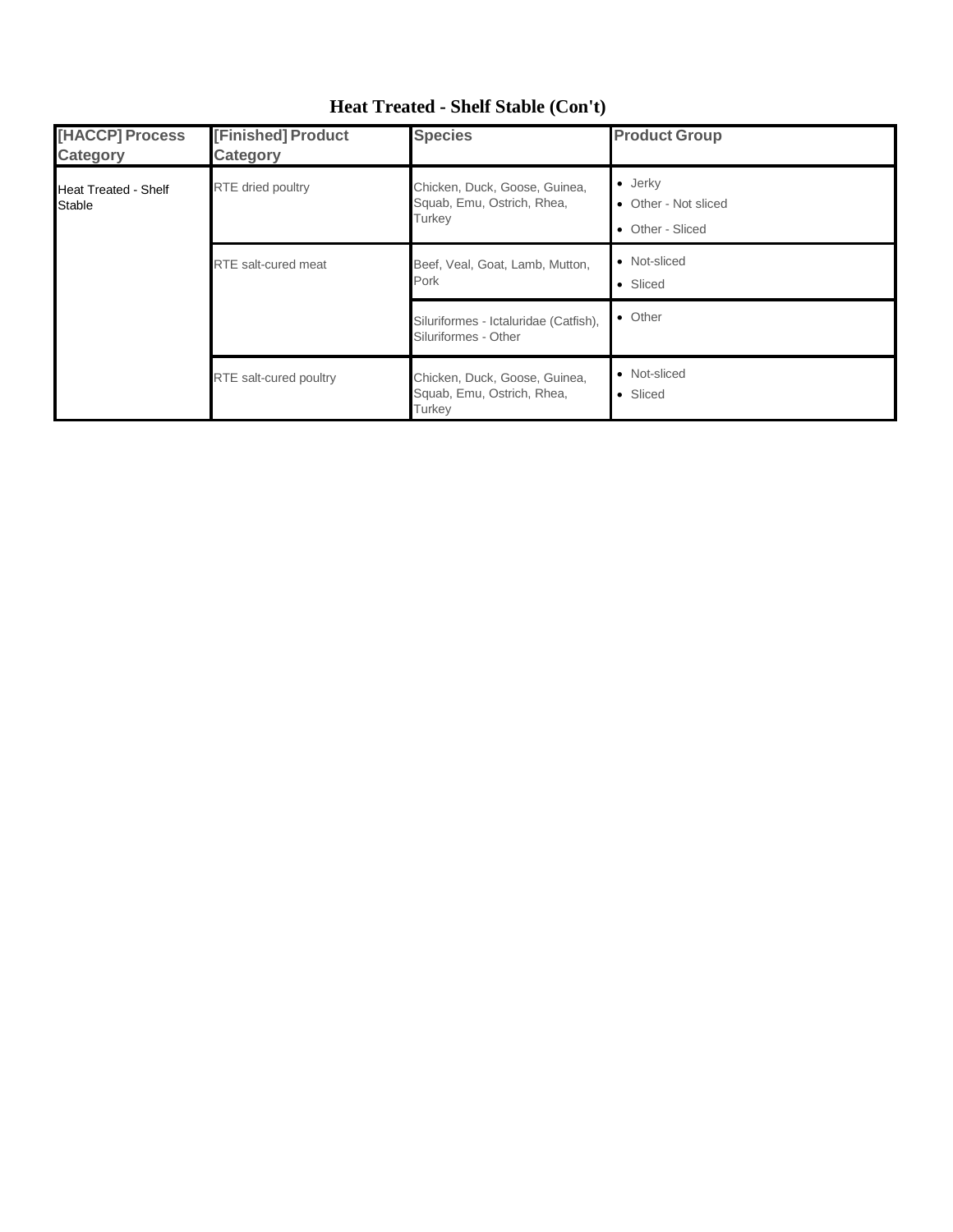### **Fully Cooked - Not Shelf Stable**

| [HACCP] Process<br><b>Category</b>        | [Finished] Product<br><b>Category</b> | <b>Species</b>                                                        | <b>Product Group</b>                                                                                                                                                                                                                                                                                                                                                                                      |
|-------------------------------------------|---------------------------------------|-----------------------------------------------------------------------|-----------------------------------------------------------------------------------------------------------------------------------------------------------------------------------------------------------------------------------------------------------------------------------------------------------------------------------------------------------------------------------------------------------|
| Fully Cooked - Not Shelf<br><b>Stable</b> | RTE fully-cooked meat                 | Beef, Veal, Goat, Lamb, Mutton                                        | • Diced/Shredded<br>• Hot Dog Products<br>• Meat + Nonmeat Component<br>• Nuggets<br>• Other Fully cooked not sliced product<br>• Other Fully cooked sliced product<br>$\bullet$ Parts<br>• Patties<br>• Salad/Spread/Pate<br>• Sausage Products                                                                                                                                                          |
|                                           |                                       | Siluriformes - Ictaluridae (Catfish),<br>Siluriformes - Other         | • Diced/Shredded<br>• Nugget<br>• Other                                                                                                                                                                                                                                                                                                                                                                   |
|                                           | RTE fully-cooked poultry              | Pork                                                                  | • Diced/Shredded<br>• Ham Patties<br>• Ham, Not Sliced (Includes: Shoulders, Picnics,<br>Butts and Loins; chopped ham, pressed ham,<br>spiced ham, etc.)<br>• Ham, Sliced<br>• Hot Dog Products<br>• Meat + Nonmeat Component<br>• Nuggets<br>• Other Fully cooked not sliced product<br>• Other Fully cooked sliced product<br>$\bullet$ Parts<br>• Patties<br>· Salad/Spread/Pate<br>• Sausage Products |
|                                           |                                       | Chicken, Duck, Goose, Guinea,<br>Squab, Emu, Ostrich, Rhea,<br>Turkey | • Diced/Shredded<br>• Hot Dog Products<br>• Other Fully cooked not sliced product<br>• Other Fully cooked sliced product<br>$\bullet$ Parts<br>• Patties/Nuggets<br>• Poultry + Nonpoultry Component<br>• Salad/Spread/Pate<br>• Sausage Products                                                                                                                                                         |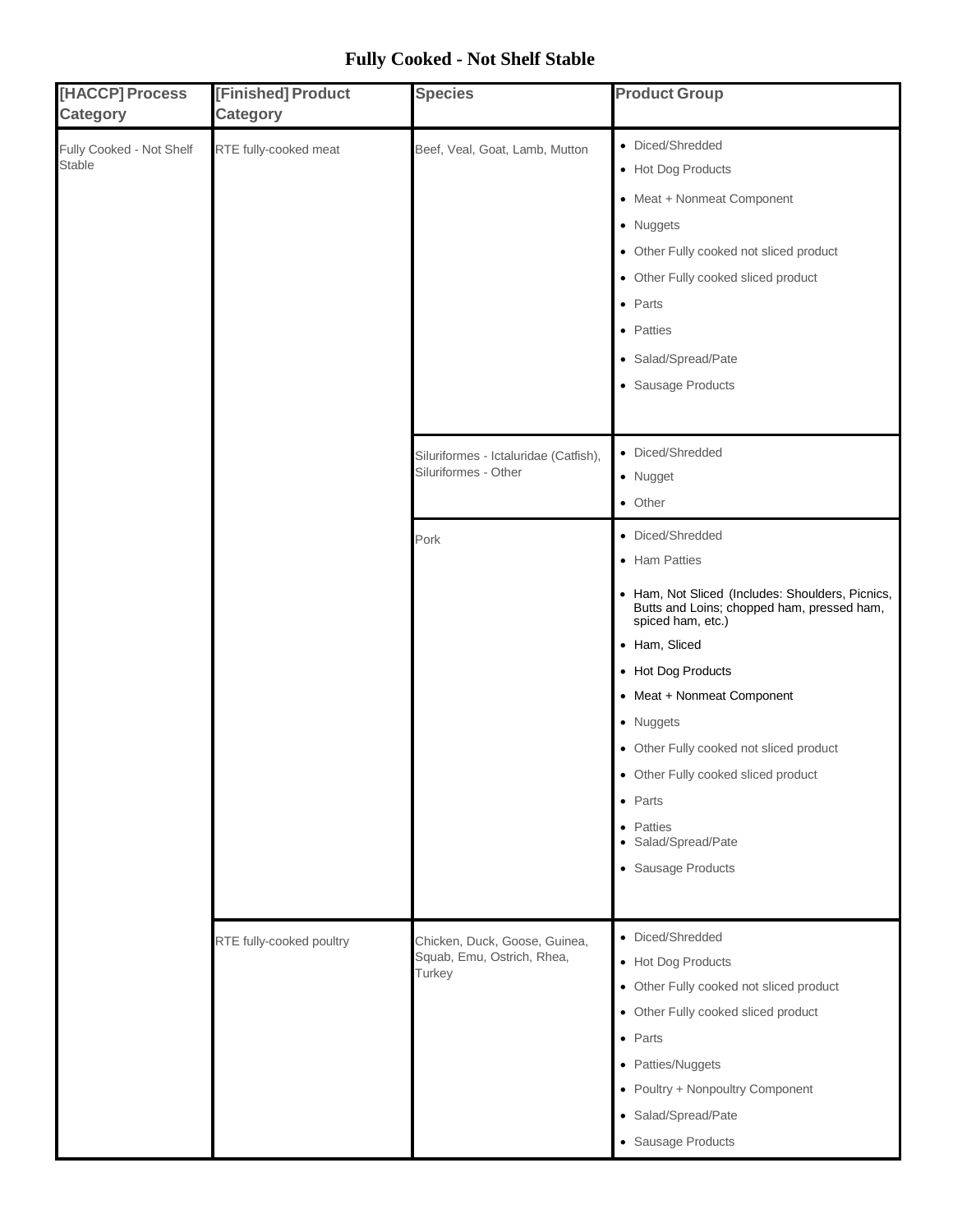| [HACCP] Process<br><b>Category</b> | [Finished] Product<br><b>Category</b>                                         | <b>Species</b>                                                        | <b>Product Group</b>                                                                                                                                                                                                                                                                                                                                                                                      |
|------------------------------------|-------------------------------------------------------------------------------|-----------------------------------------------------------------------|-----------------------------------------------------------------------------------------------------------------------------------------------------------------------------------------------------------------------------------------------------------------------------------------------------------------------------------------------------------------------------------------------------------|
| Fully Cooked - Not Shelf<br>Stable | RTE meat fully-cooked without<br>subsequent exposure to the<br>environment    | Beef, Veal, Goat, Lamb, Mutton                                        | • Diced/Shredded<br>• Hot Dog Products<br>• Meat + Nonmeat Component<br>• Nuggets<br>• Other Fully cooked not sliced product<br>• Other Fully cooked sliced product<br>$\bullet$ Parts<br>• Patties<br>• Salad/Spread/Pate<br>• Sausage Products                                                                                                                                                          |
|                                    | RTE meat fully-cooked without<br>subsequent exposure to the<br>environment    | Siluriformes - Ictaluridae (Catfish),<br>Siluriformes - Other         | • Diced/Shredded<br>• Nuggets<br>• Other                                                                                                                                                                                                                                                                                                                                                                  |
|                                    |                                                                               | Pork                                                                  | • Diced/Shredded<br>• Ham Patties<br>• Ham, Not Sliced (Includes: Shoulders, Picnics,<br>Butts and Loins; chopped ham, pressed ham,<br>spiced ham, etc.)<br>• Ham, Sliced<br>• Hot Dog Products<br>• Meat + Nonmeat Component<br>• Nuggets<br>• Other Fully cooked not sliced product<br>• Other Fully cooked sliced product<br>$\bullet$ Parts<br>• Patties<br>• Salad/Spread/Pate<br>• Sausage Products |
|                                    | RTE poultry fully-cooked without<br>subsequent exposure to the<br>environment | Chicken, Duck, Goose, Guinea,<br>Squab, Emu, Ostrich, Rhea,<br>Turkey | • Diced/Shredded<br>• Hot Dog Products<br>• Other Fully cooked not sliced product<br>• Other Fully cooked sliced product<br>$\bullet$ Parts<br>• Patties/Nuggets<br>• Poultry + Nonpoultry Component<br>• Salad/Spread/Pate<br>• Sausage Products                                                                                                                                                         |

## **Fully Cooked - Not Shelf Stable (Con't)**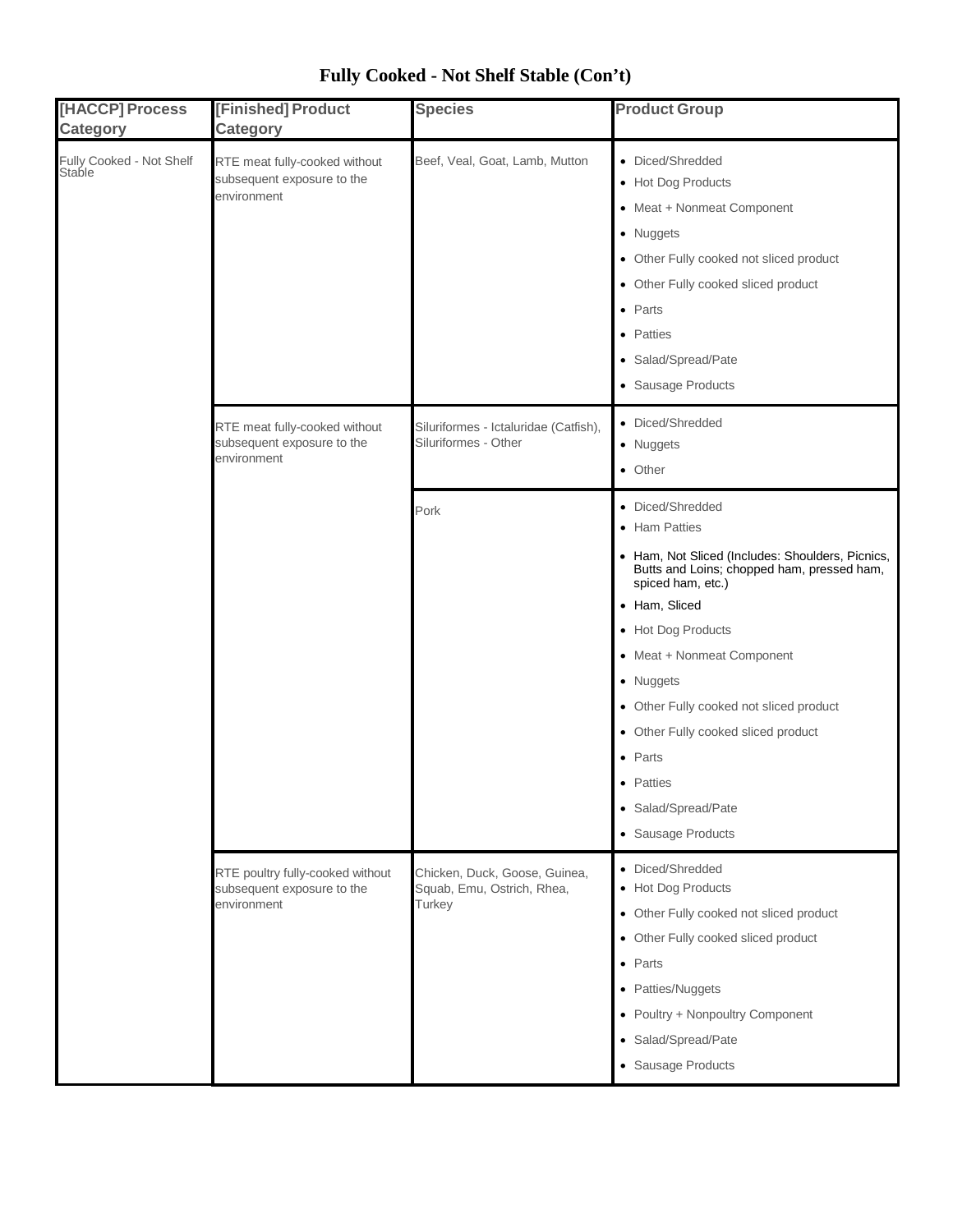| [HACCP] Process<br><b>Category</b>                           | [Finished] Product<br><b>Category</b> | <b>Species</b>                                                        | <b>Product Group</b>                                                                                                                                                                                |
|--------------------------------------------------------------|---------------------------------------|-----------------------------------------------------------------------|-----------------------------------------------------------------------------------------------------------------------------------------------------------------------------------------------------|
| <b>Heat Treated - Not Fully</b><br>Cooked - Not Shelf Stable | NRTE otherwise processed meat         | Beef, Veal, Goat, Lamb, Mutton,<br>Pork                               | $\bullet$ Bacon<br>• Meals/Dinners/Entrees<br>• Other<br>• Pies/Pot Pies<br>• Rendered Fats, Oils<br>• Sandwiches/Filled Rolls/Wraps<br>• Sauces<br>• Sausage Products<br>• Smoked Parts<br>• Soups |
|                                                              |                                       | Siluriformes - Ictaluridae (Catfish),<br>Siluriformes - Other         | $\bullet$ Other                                                                                                                                                                                     |
|                                                              | NRTE otherwise processed poultry      | Chicken, Duck, Goose, Guinea,<br>Squab, Emu, Ostrich, Rhea,<br>Turkey | $\bullet$ Bacon<br>• Meals/Dinners/Entrees<br>• Other<br>• Pies/Pot Pies<br>• Rendered Fats, Oils<br>• Sandwiches/Filled Rolls/Wraps<br>• Sauces<br>• Sausages<br>• Smoked Parts<br>• Soups         |

# **Heat Treated - Not Fully Cooked - Not Shelf Stable**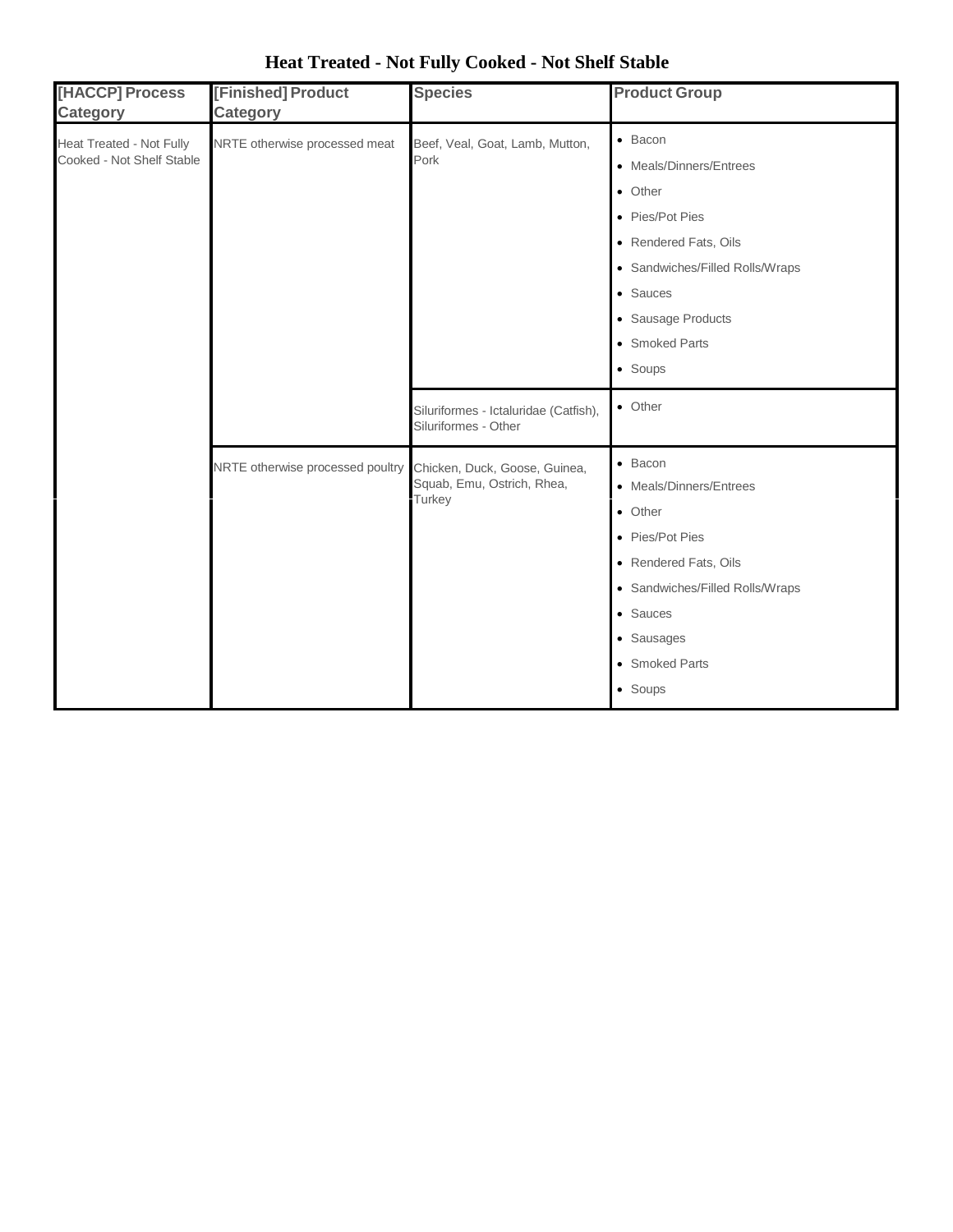| [HACCP] Process<br><b>Category</b>                         | [Finished] Product<br><b>Category</b> | <b>Species</b>                                                        | <b>Product Group</b>                                                                                                                                                                                |
|------------------------------------------------------------|---------------------------------------|-----------------------------------------------------------------------|-----------------------------------------------------------------------------------------------------------------------------------------------------------------------------------------------------|
| Product with Secondary<br>Inhibitors - Not Shelf<br>Stable | NRTE otherwise processed meat         | Beef, Veal, Goat, Lamb, Mutton,<br>Pork                               | $\bullet$ Bacon<br>• Meals/Dinners/Entrees<br>• Other<br>• Pies/Pot Pies<br>• Rendered Fats, Oils<br>• Sandwiches/Filled Rolls/Wraps<br>• Sauces<br>• Sausage Products<br>• Smoked Parts<br>• Soups |
|                                                            |                                       | Siluriformes - Ictaluridae (Catfish),<br>Siluriformes - Other         | • Other                                                                                                                                                                                             |
|                                                            | NRTE otherwise processed poultry      | Chicken, Duck, Goose, Guinea,<br>Squab, Emu, Ostrich, Rhea,<br>Turkey | $\bullet$ Bacon<br>• Meals/Dinners/Entrees<br>• Other<br>• Pies/Pot Pies<br>• Rendered Fats, Oils<br>• Sandwiches/Filled Rolls/Wraps<br>• Sauces<br>• Sausages<br>• Smoked Parts<br>• Soups         |
|                                                            | RTE salt-cured meat                   | Beef, Veal, Goat, Lamb, Mutton,<br>Pork                               | • Not-sliced<br>• Sliced                                                                                                                                                                            |
|                                                            |                                       | Siluriformes - Ictaluridae (Catfish),<br>Siluriformes - Other         | • Other                                                                                                                                                                                             |
|                                                            | RTE salt-cured poultry                | Chicken, Duck, Goose, Guinea,<br>Squab, Emu, Ostrich, Rhea,<br>Turkey | • Not-sliced<br>• Sliced                                                                                                                                                                            |

# **Product with Secondary Inhibitors - Not Shelf Stable**